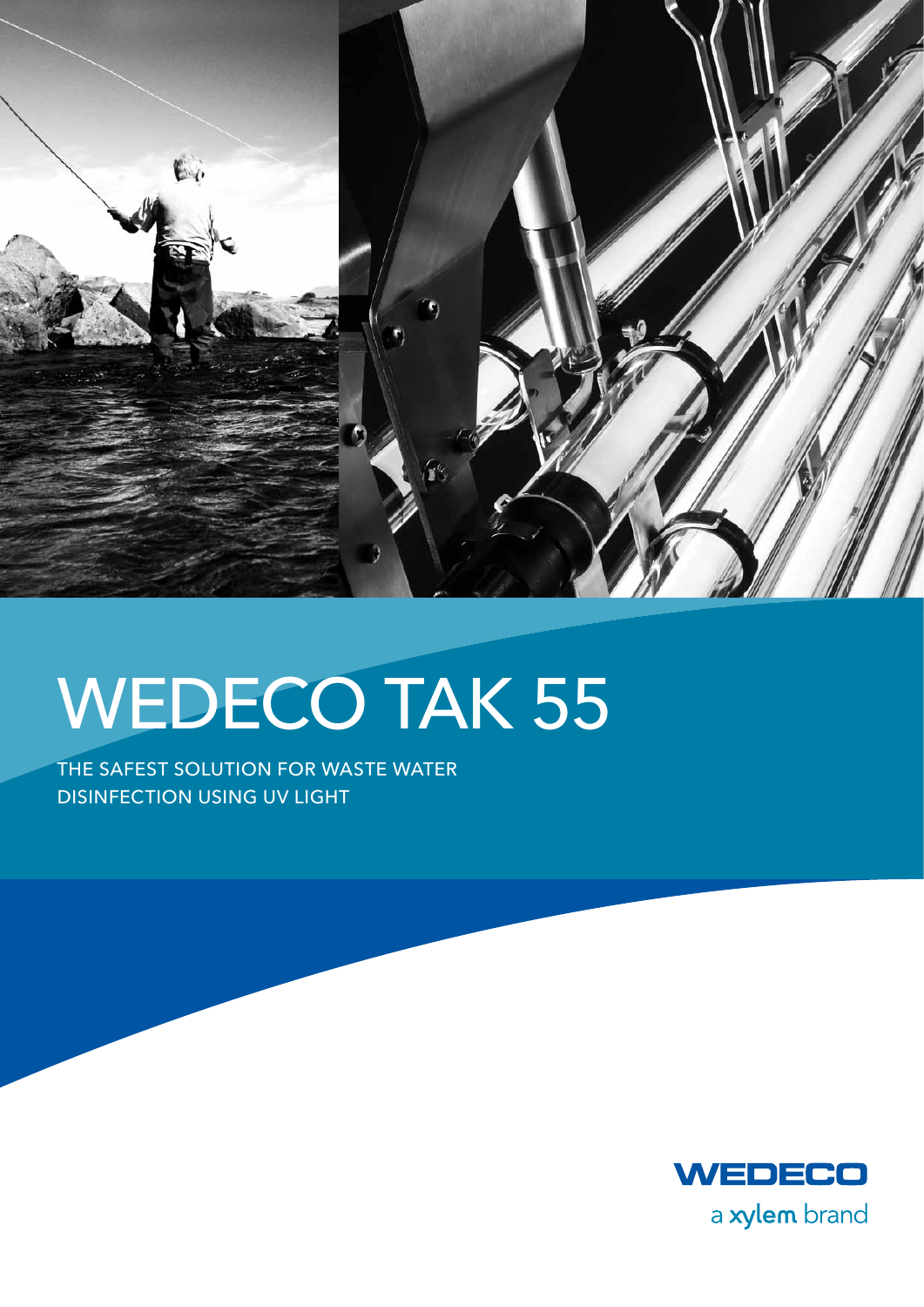# Waste water disinfection using UV light

Wherever waste water can enter water used for bathing or drinking, or when waste water is to be recycled - e.g. in agriculture, targeted disinfection of the waste water is necessary. The modularly designed UV system WEDECO TAK 55 allows practically unlimited quantities of waste water to be disinfected - absolutely safely and energy-efficiently.

The inactivation of pathogen bacteria, viruses and parasites is necessary for comprehensive health and environmental protection. Biological waste water treatment does not enable, even when combined with secondary sedimentation and filtration. Irradiation with ultraviolet light, however, is a tried, tested, recognised and environmentally friend method of disinfecting waste water. In contrast to chemical disinfection, UV irradiation does not develop damaging by-products, nor does it place additional strain on flora and fauna.



Overview of a typical waste water treatment plant with WEDECO TAK 55 UV disinfection as final treatment stage

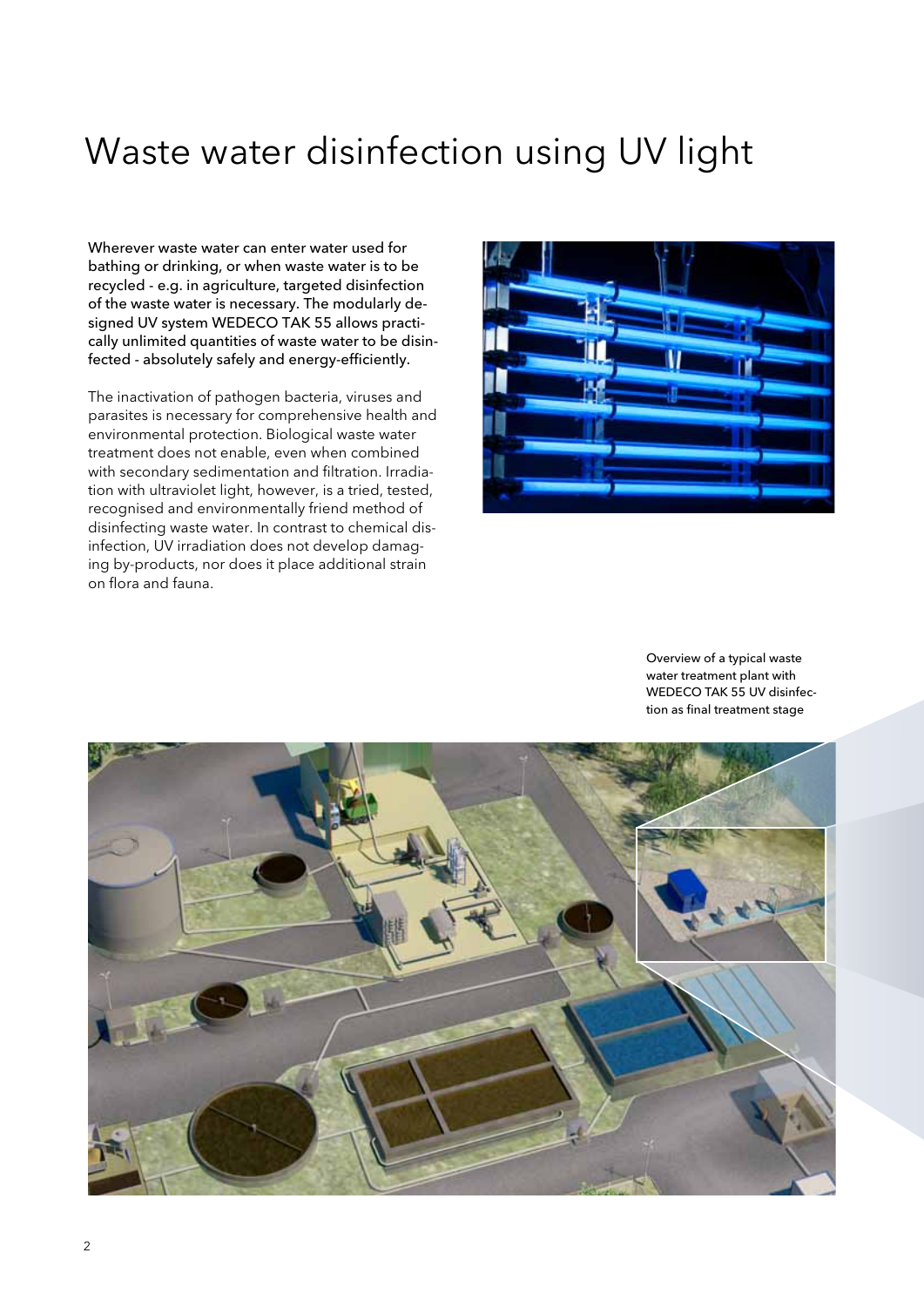# The safest choice: WEDECO TAK 55

The UV system WEDECO TAK 55 is Xylem's solution for safe, more environmentally friendly waste water disinfection. The philosophy behind WEDECO TAK 55 is absolutely reliable operation and objective performance for long-term deployment. The system has been validated according to standards recognised across the globe such as NWRI and US EPA.

The WEDECO TAK 55 UV system has been specially developed for the disinfection of waste water from clarification plant processes. Installed within the effluent channel, the modular, compact construction of the TAK plant allows for the treatment of practically unlimited flow quantities.

#### The advantages at a glance

- ▶ Safe, chemical-free disinfection of large quantities of waste water
- Free of by-products, completely safe for human beings, wildlife and the environment
- Simple to install in open waste water channels
- Reliable, long-term operation
- Validated performance according to NWRI and US EPA
- ▶ Compact design, low space requirements

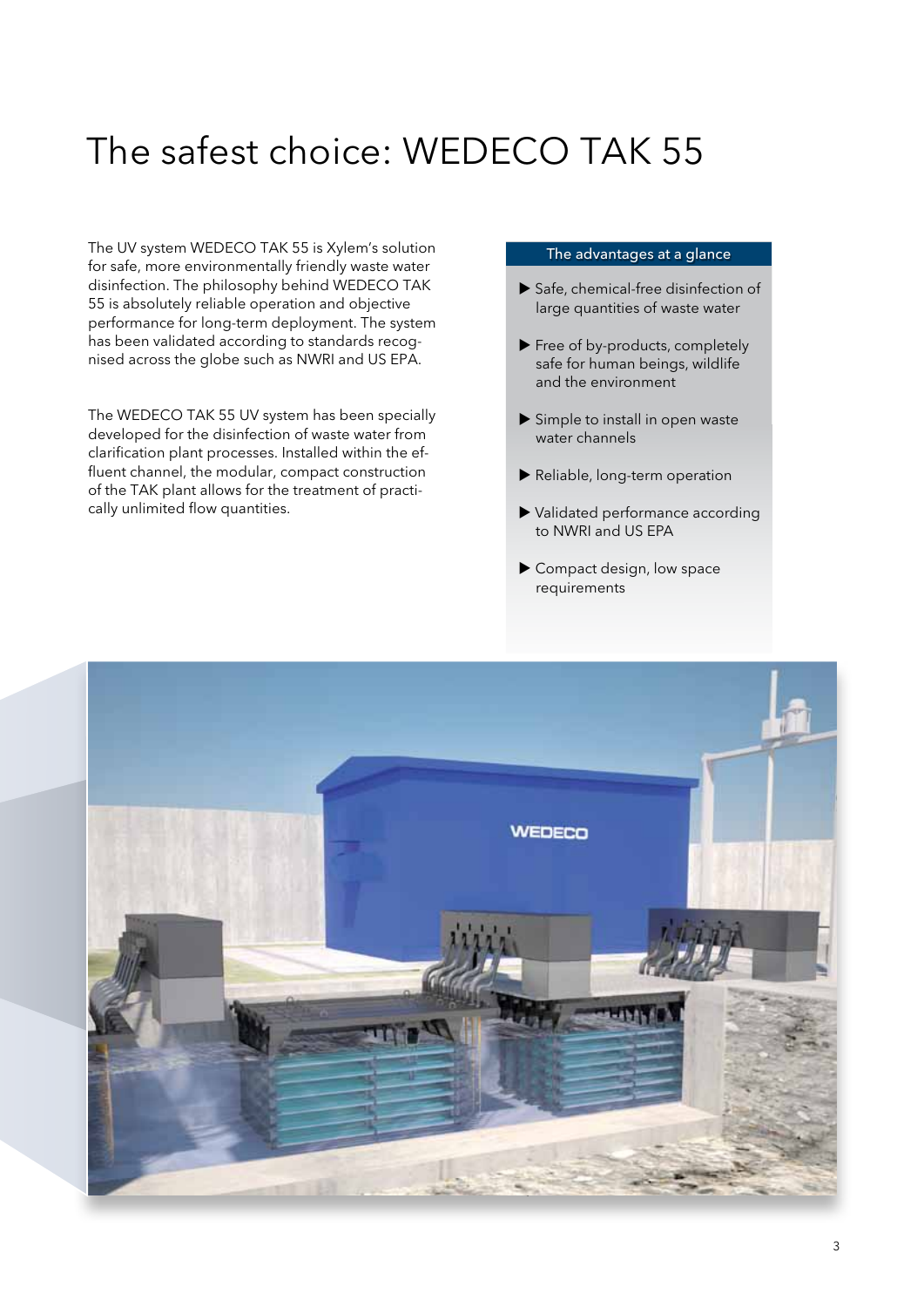# WEDECO TAK 55 lamp module

The WEDECO TAK 55 lamp modules stand out with their robust, hydraulically optimised design - designed for long-term use. The compact UV lamp arrangement allows for highly concentrated power in a very small space. The result is disinfection performance secured at all times even with larger volume flows and low UV transmission from the waste water. Depending on local circumstances and performance requirements, both the entire TAK system and the arrangement of the individual UV lamp modules can be customised - the number and arrangement of the modules, number of lamps per module and the distance of the UV lamp from one another - just about every detail is taken into consideration with the client's wishes being the focus.

#### The advantages at a glance

- Robust and hydraulically optimised design
- High power density thanks to compact lamp arrangement
- Simple maintenance without tools
- Individual, client-focused design

Water levelo al O

If a module is removed from the channel, a trigger switch automatically switches the UV lamps off.

Connectors transmit energy, sensor signals and air pressure for the automatic wiper system. The connector can be released quickly and easily for maintenance work.

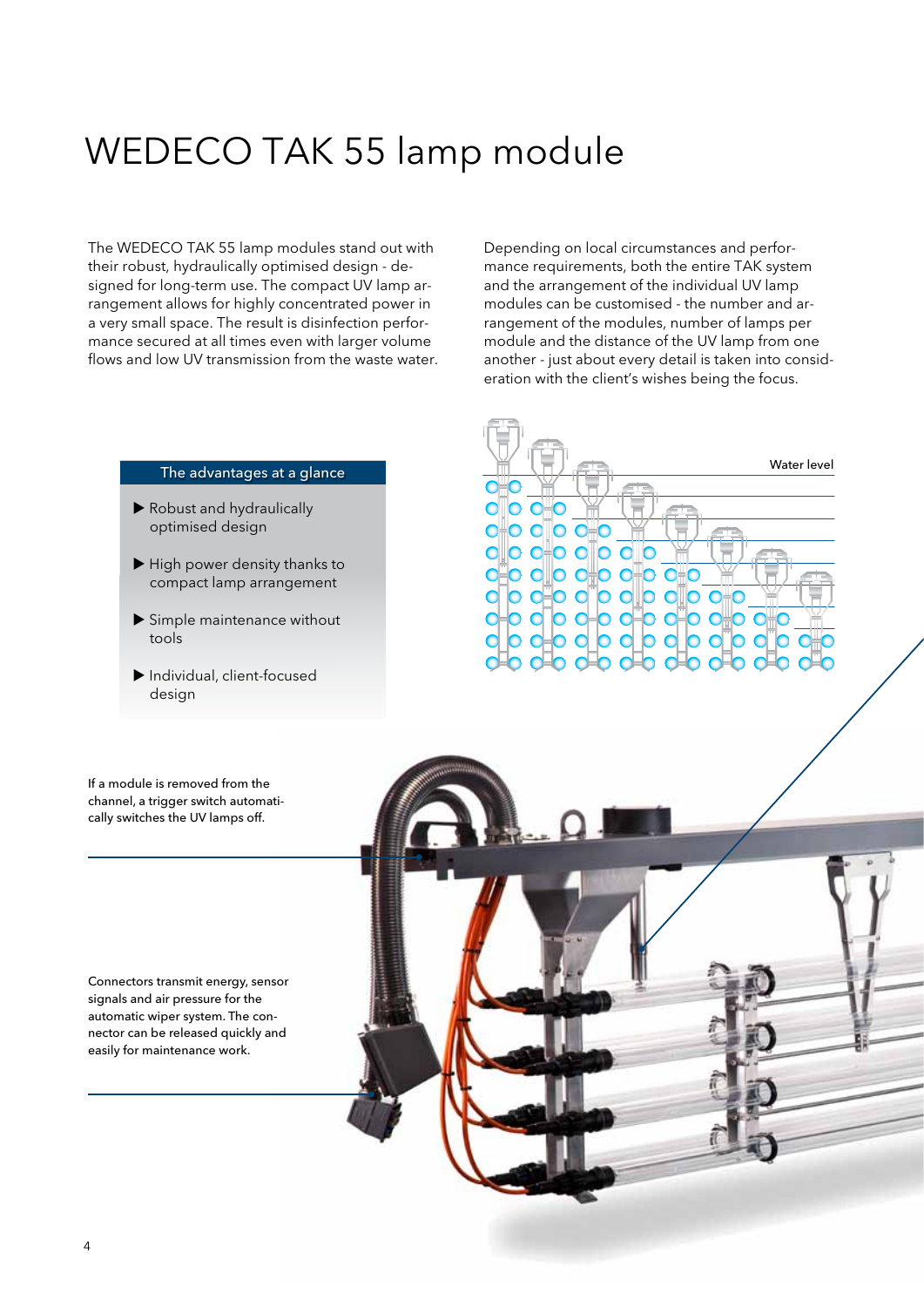

### Leading sensor technology

The UV intensity in the water is influenced by the age of the lamp, the cleanliness of the quartz tube and the UV transmission in the water. This is why the WEDECO TAK 55 system monitors and measures

> the actual UV radiation emitted using integrated sensors constantly.

> The WEDECO UV intensity sensor is integrated into the TAK module in such a way that it is automatically purified. This calibrated sensor stands out with its high UV selectivity, highly stable operating performance and a long service life.

The highly selective UV sensor measures where disinfection takes place - in the water





200 250 300 350 400 450 500

**Wavelength in nm**

### Fully-automatic preventive cleaning

Depending on the water quality, organic or inorganic deposits may form on the quartz protection tubes of the lamps, which limit the effects of the UV light. The fullyautomatic wiping system eliminates this problem. The excellent cleaning performance has been confirmed by independent institutions and reduces the formation of deposits significantly.

The wiping system is equipped with specially designed PTFE wiper rings. They do not interrupt the disinfection process and clean without the addition of chemical additives. The continuously working wiper frequency can easily be adapted to the

properties of the waste water. A pneumatic drive system and the complete avoidance of chemicals in usage also contribute to making the deployment of the TAK system safe.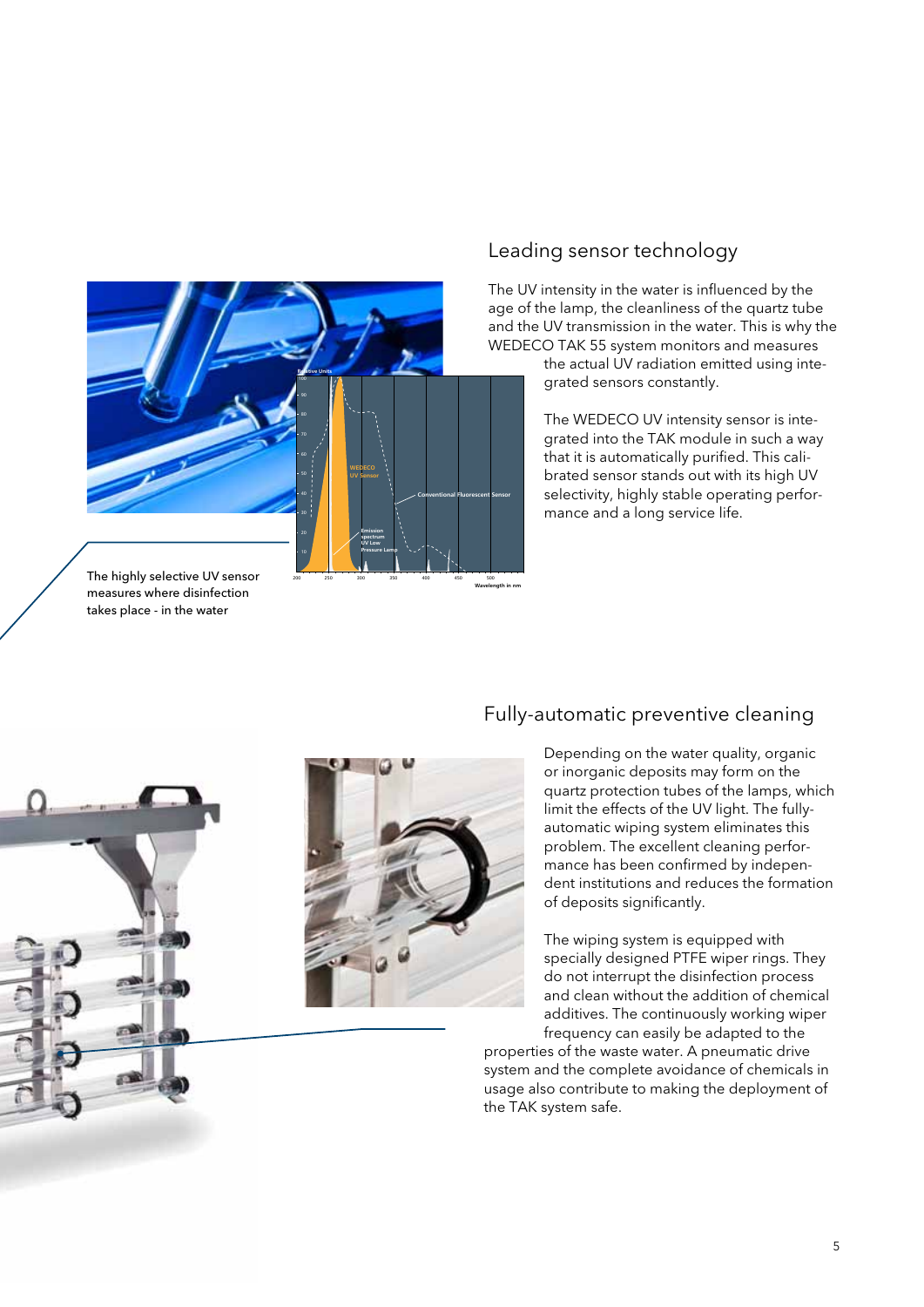# WEDECO Spektrotherm® Technology

Especially powerful Spektrotherm® UV lamps form the core of WEDECO TAK 55 systems. They have a long life, work continuously even under varying water temperatures and are far superior to conventional UV lamps with their high efficiency.

Spektrotherm® UV lamps are unique in their special doping and one-of-a-kind LONG-LIFE coating. This enables consistently high UV-light output combined with a guaranteed long lamp life of 12,000 hours to be achieved. In addition, this technology enables the use of liquid mercury inside the lamp to be avoided.

### The most effective solution: an Xylem speciality

WEDECO Spektrotherm® UV lamps are now unsurpassed in their economic viability. In relation to the energy consumed, a particularly large amount of UVC energy is emitted in the spectral range of 254 nm (nanometres). This UV light range is particularly effective in inactivating viruses, bacteria and parasites. High light yield also means less heat generation. This makes WEDECO Spektrotherm® UV lamps less susceptible to formation of biofilms on the quartz tubes. The lamps also ages significantly more



slowly than with alternative UV lamp technology. Equipped with the Spektrotherm® technology, the WEDECO TAK 55 provides more disinfectant light with a maximum power drain of 360 watts per UV lamp than alternative systems with low-pressure UV lamps. The result - the number of UV lamps, the lamp modules and the space requirements are considerably lower.



Long-life WEDECO Spektrotherm® UV lamp with maximum energy efficiency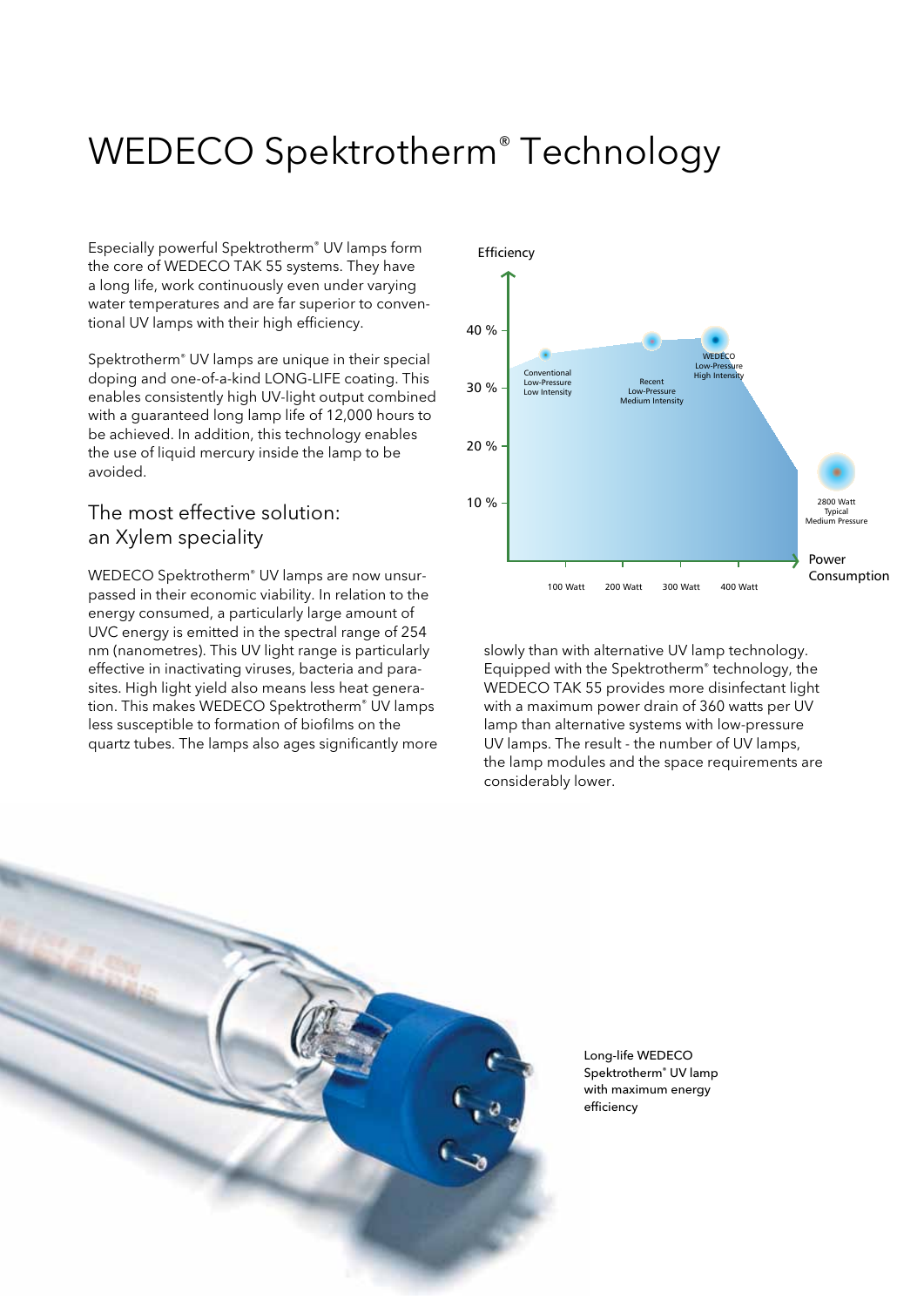# Intelligent electronics - optimally arranged

Effectiveness of the UV lamps is increased by means of electronic ballast devices with intelligent modules specially adapted to the



lamp. The output is continuously adjustable, allowing them to be optimally adapted to changing flow quantities and waste water quality levels.

Only enough energy is emitted that is actually needed for safe disinfection. This not only saves energy - the life of the lamp is also optimised even more.

As with all of the critical electronic components, the ballast devices are housed in separate control cabinets to keep them dry and safe. This ensures constantly optimal operating conditions in terms of temperature, humidity and voltage protection.

Easy access to all electronic components is another advantage. Depending on environmental conditions and plant size, it is possible to add an optional cooling system to protect the electrical elements. This makes the system reliable for constant operation even when placed under heavy load or in hot climates.



Ideally arrange electronics for constant maximum performance even under extreme conditions

#### The advantages at a glance

- High UVC output with maximum efficiency
- Long lamp life of guaranteed 12,000 hours
- Free of liquid mercury
- Reduced formation of deposits on the quartz tubes
- Stable UVC output even with varying water temperatures
- Continuous adjustment of the lamp power
- Automatic restart and ignition
- Electronics arranged safely in separate control cabinets
- Easy to maintain thanks to easy access to all components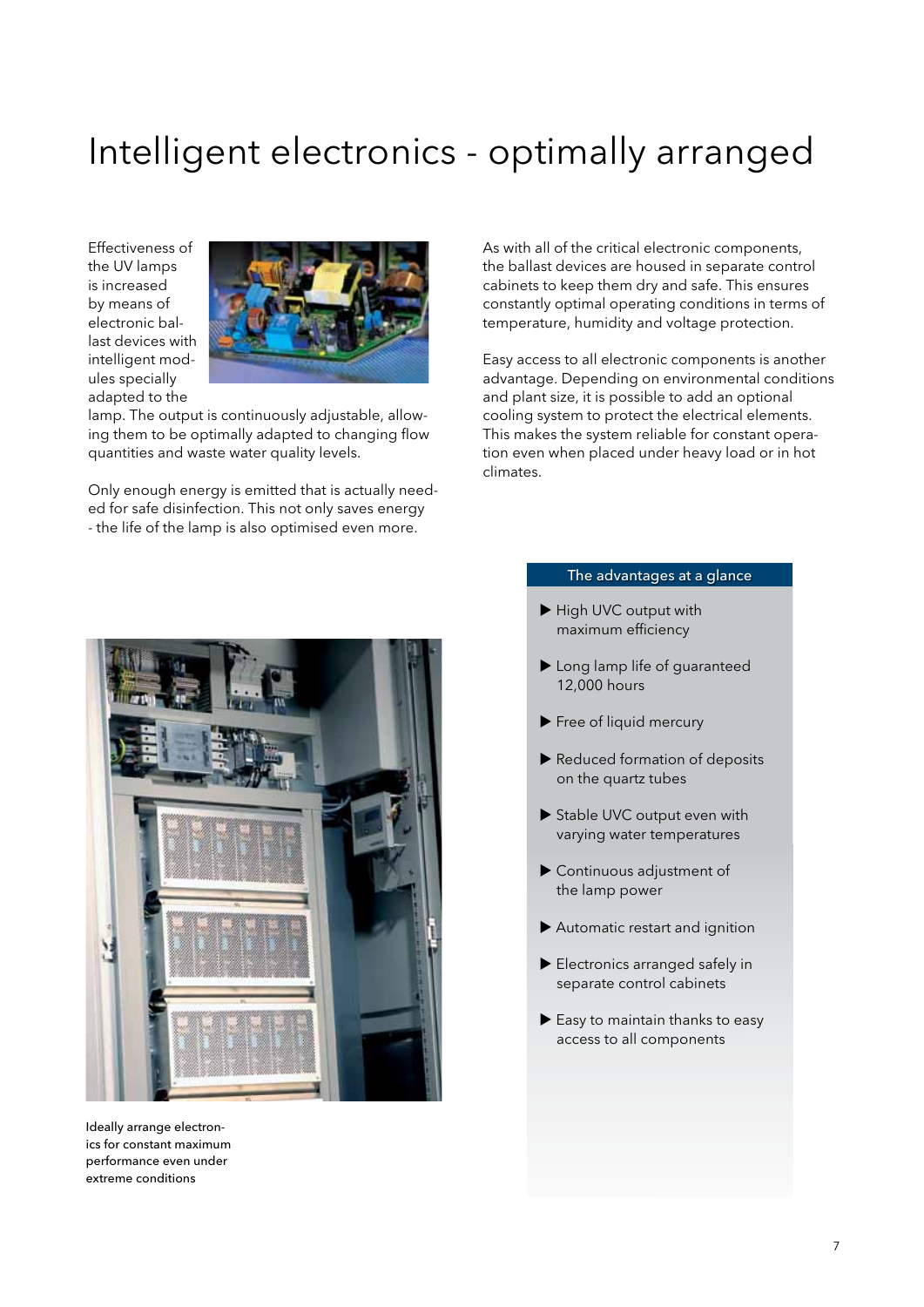# WEDECO TAK 55 system design

### Electronic components - installed to ensure safety and protection



Electronic components are generally housed in separately erected control cabinets away from the area where water is being carried to ensure operational safety and reliability. They

are erected according to local conditions in fixed constructions, under roofs or in container structures. They can be erected around the lamp modules, with the positioning being flexible.

### Monitoring and control system

As far as the control system, data acquisition (System Control & Data Acquisition = SCADA) and data transmission (BUS connection) are concerned, WEDECO TAK 55 offers maximum flexibility. Each TAK system is fitted with an integrated PLC system



that can be flexibly adapted to client requirements. It is possible to monitor it both locally and remotely depending on the specific requirements of the project at hand.

### WEDECO TAK 55 Outdoor

A compact version of the TAK system designed for outdoor installation provides an alternative arrangement. The integration of the electronic ballast devices, control and power supply units and junction box into a compact stainless steel cabinet is its main feature.



This allows the expenditure and effort for wiring the UV lamps to the ballast devices to be reduced.

The control cabinet unit is installed over the channel and connected directly with the UV modules. The TAK outdoor systems are especially suitable for small to medium-sized plants with limited space.



Example installation of a WEDECO TAK 55 system. Depending on the amount of waste water, the number of UV modules, module banks and parallel waste water channels may vary.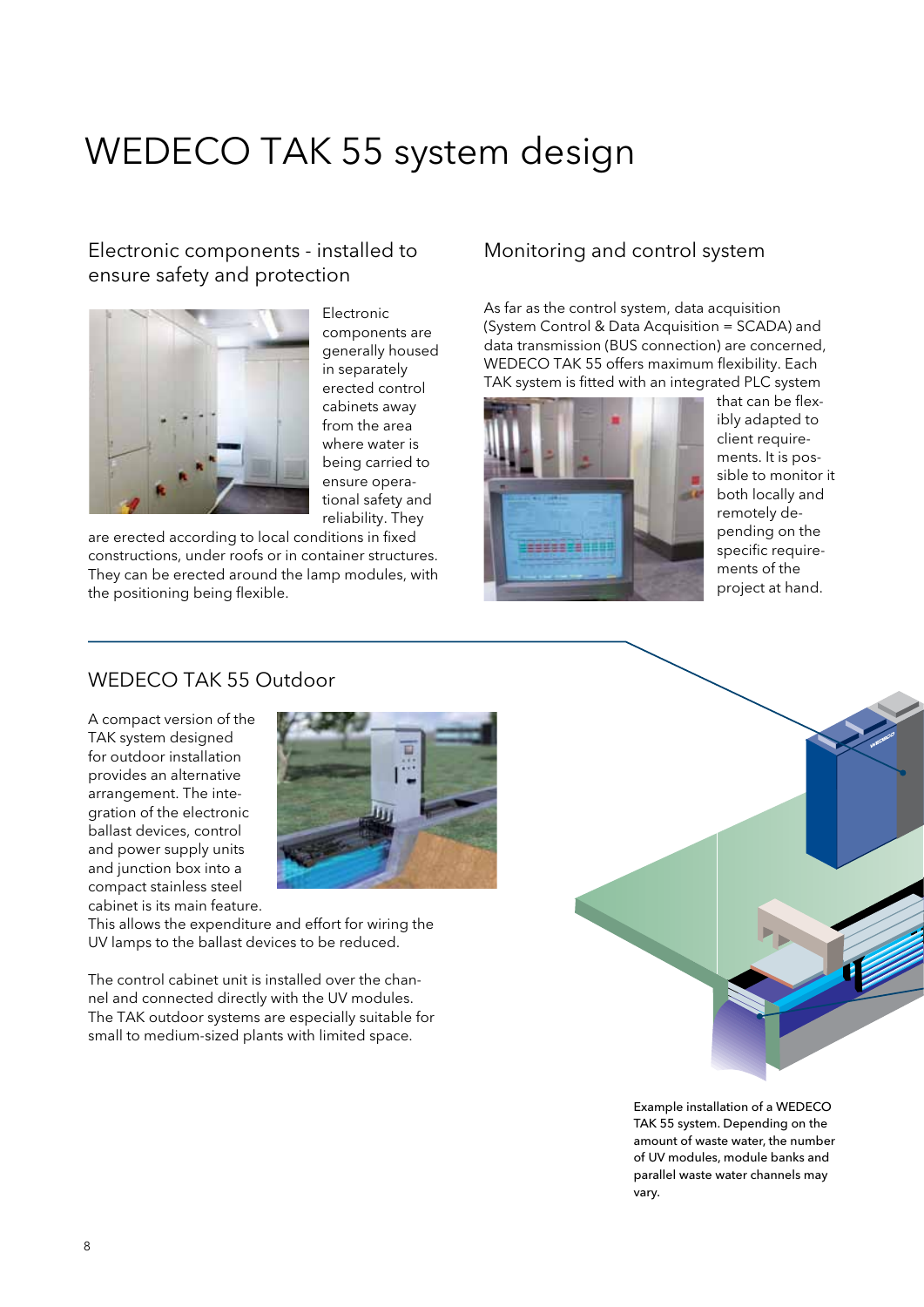### Water level control

An important factor in assuring disinfection performance is a consistent water level under varying volume flow conditions. Weirs are installed after the UV disinfection unit for this purpose. Depending on the design of the entire system, fully-automated

penstocks or fixed weirs can be installed. Both variants provide a low head loss and prevent interferences or "wave build-up" in the water, as occurs in flap gates.





### Flow regulation

Special baffle plates installed before the UV disinfection units regulate the flow of water and allow



waste water to pass the UV lamps evenly. They also protect the UV lamps from damage caused by solid bodies in the water.

# References across the globe

Xylem has more than 30 years of experience in the development and production of UV systems for waste water disinfection. More than 1,000 WEDECO TAK systems installed worldwide demonstrate their performance and reliability every day.

### Manukau, New Zealand

The 12 channels in the UV gallery contain a total of 7,776 UV lamps with a maximum discharge rate



of 16,000 l/s (365 MGD). They achieve a 10,000-fold reduction in pathogens discharged into the harbor. It is one of the largest and most sophisticated UV installations in the world.

### Munich, Germany

To improve water quality of the river Isar, all sewage treatment plants south of Munich were equipped with a WEDECO UV disinfection step. One of them is the largest UV plant in the area, disinfecting a



maximum flow of 21,600 m<sup>3</sup>/h, including rain flow. The project has resulted in a drastically reduced bacterial load and remarkable improvement in the hygienic water quality of the Isar.

### Lincoln (California), USA

The UV system is designed to meet California Title 22, one of the most stringent standards for water



reclamation (2.2 FC/100 ml, 5-log poliovirus inactivation). Up to 900 lamps, installed in 5 channels, are required to treat the max flow of 30 MGD  $(4.732 \text{ m}^3/h)$ .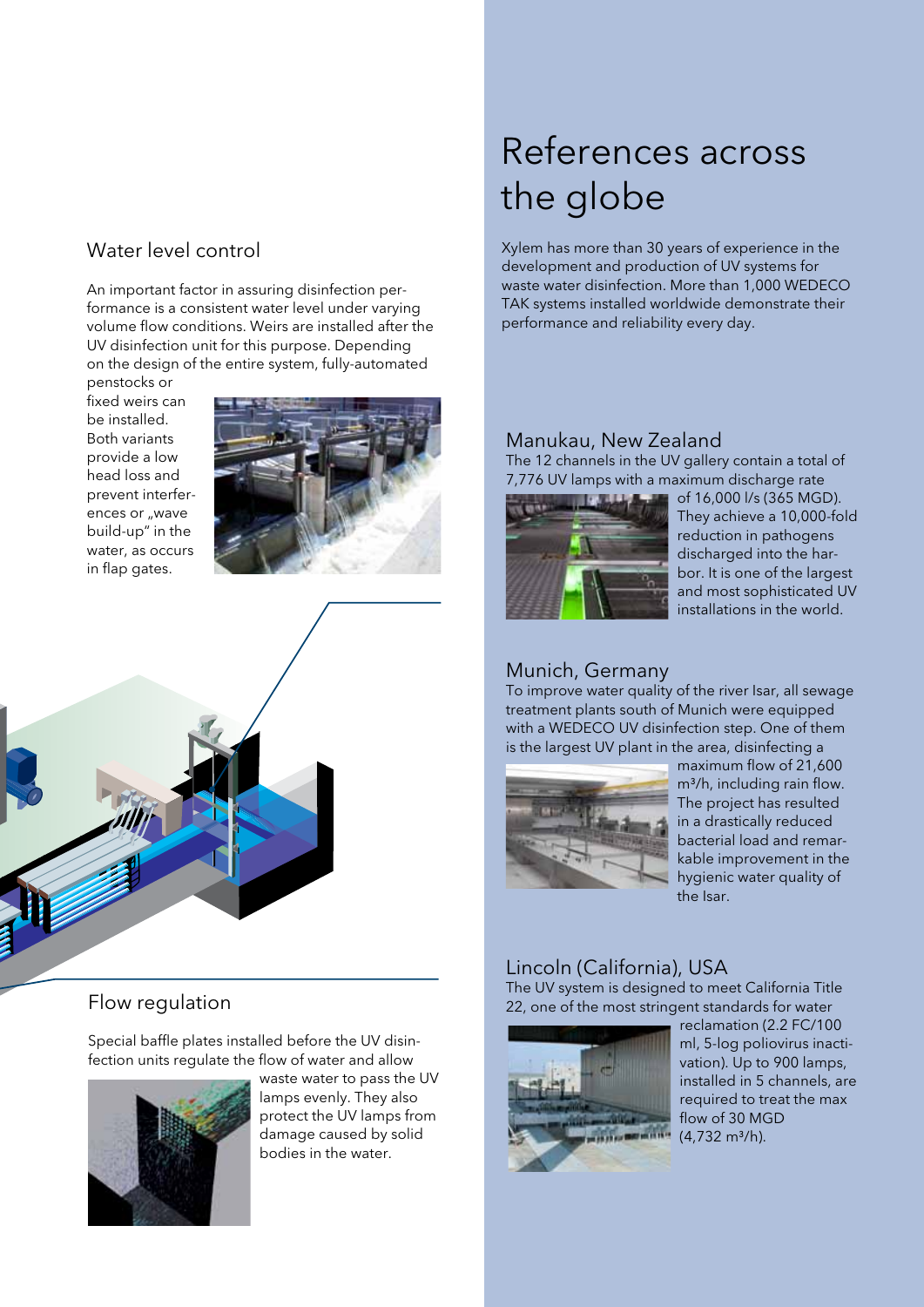# Validated disinfection performance - Bioassay



The existing bacteria (number and type) and the maximum permissible bacteria contamination after UV disinfection units are installed are in particular the most important parameters in the design of any UV system. The latter is particularly specified by statutory regulations and the subsequent intended purpose of the waste water. The key to success in disinfection is the correct UV dosage.

Our philosophy is to provide the greatest possible security of investment with regards to the design of the most effective UV dosage. We make use of our many years of experience in UV disinfection, internationally recognised calculation methods and biodosimetric validation tests.

The powerful WEDECO UV lamp technology with adjustable output, combined with superior sensor monitoring technology, also helps to avoid excessive or insufficient dosages. The ensures success in disinfection and also saves valuable resources.

### Validated in accordance with NWRI and US EPA

Whatever the disinfection performance demands - Xylem can demonstrate reliable and objective performance data for the entire dosage range for the WEDECO TAK 55. The system is validated in accordance with leading international standards such as US EPA and NWRI. Safe UV disinfection for a wide range of usage is officially guaranteed - from re-introduction into open waters to recycling for use in agriculture or drinking water supplies.

In special cases we offer the possibility of testing the UV disinfection on-site before making longterm investments. Our mobile pilot plants provide real, meaningful data while taking individual local circumstances into consideration.

#### The advantages at a glance

- Extensive experience in the design of UV disinfection treatment plants
- Use of recognised calculation methods
- Validated performance in accordance with NWRI (high UV dosage = reuse)
- Validated performance in accordance with US EPA (low UV dosage = discharge)
- Pilot plants for gathering real qualified data

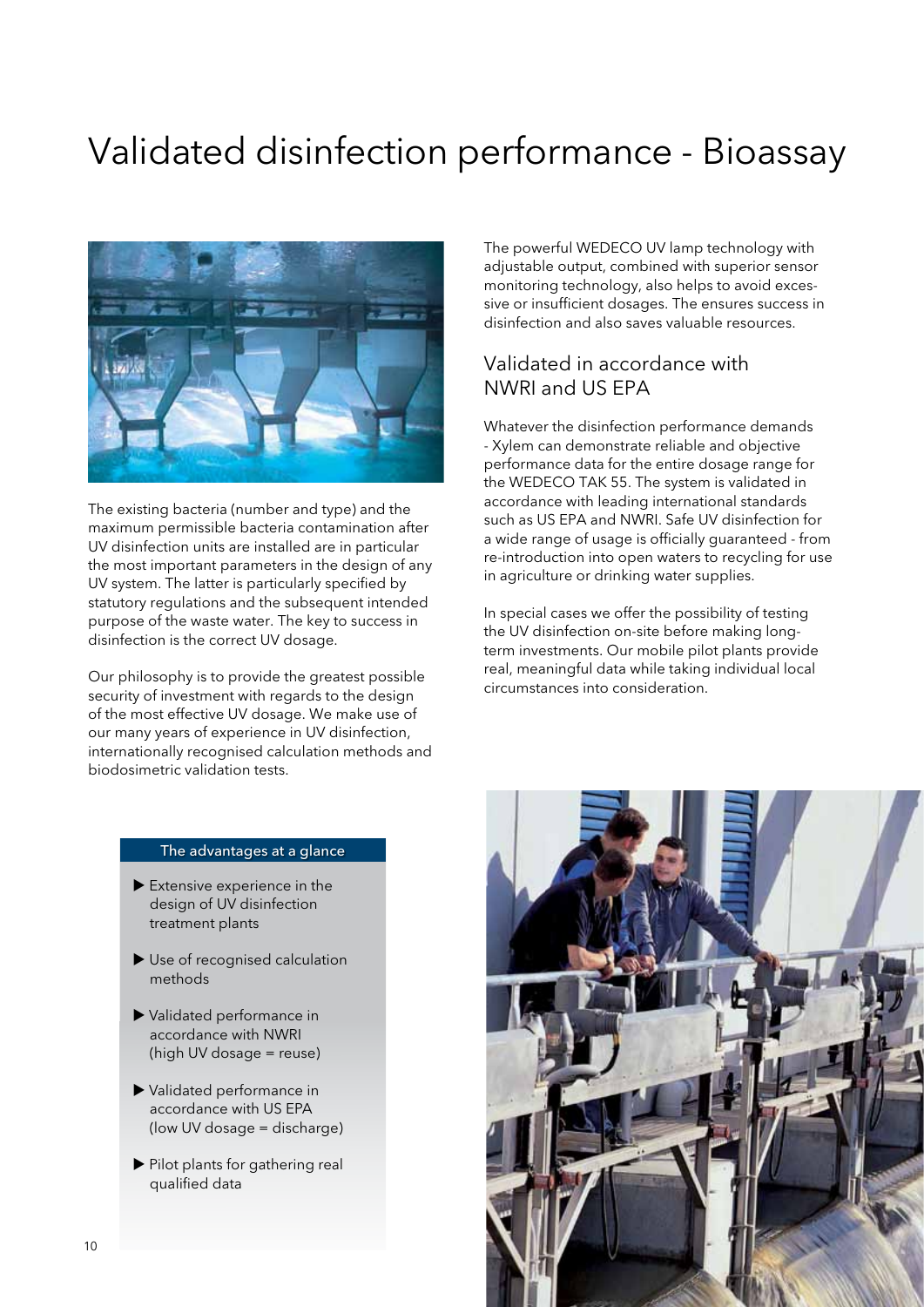# Simple maintenance, less expenditure

Ease of maintenance was an important factor in the developer of WEDECO TAK 55. Ultimately, the success of a UV disinfection plant is particularly dependent on the length of maintenance intervals and the scope of the required repair work.

The use of state-of-the-art solutions such as optimised lamp modules, separately installed electronics and an effective wiping system has allowed maintenance expenditure to be reduced to a minimum.

Ease of access and the simple installation/dismantling of all components also contribute to the simple maintenance of the TAK system.





#### More performance = fewer UV lamps = less maintenance

The high power input of each Spektrotherm® UV lamp and the dense lamp arrangement in each module results in fewer UV lamps and fewer modules in comparison to alternative low-pressure UV systems. This results in reduced maintenance effort and expenditure with regard to replacing UV lamps and handling modules.

#### Separation of UV modules and electronics

Separate control cabinets set up away from areas where water is being carried enable rapid, comfortable access to all electronic components, including ballast devices.

#### Less cleaning required

The optimised design of the modules and an effective, nonchemical wiping system minimise the manual cleaning required. There is no longer a need to refill with chemical additives on a regular basis.

#### Maintenance without tools

Easy replacement of lamps, quartz tubes and wiper rings with a practical clip mechanism - no need to dismantle the UV module.

#### Easy module removal with no need to use force

The lamp modules can be lifted individually using a lift or all together in the bank magazine (optional).

#### No manual adjustment of the weirs

Motor-driven penstocks together with the water level sensors automatically regulate the water level and flow volume.